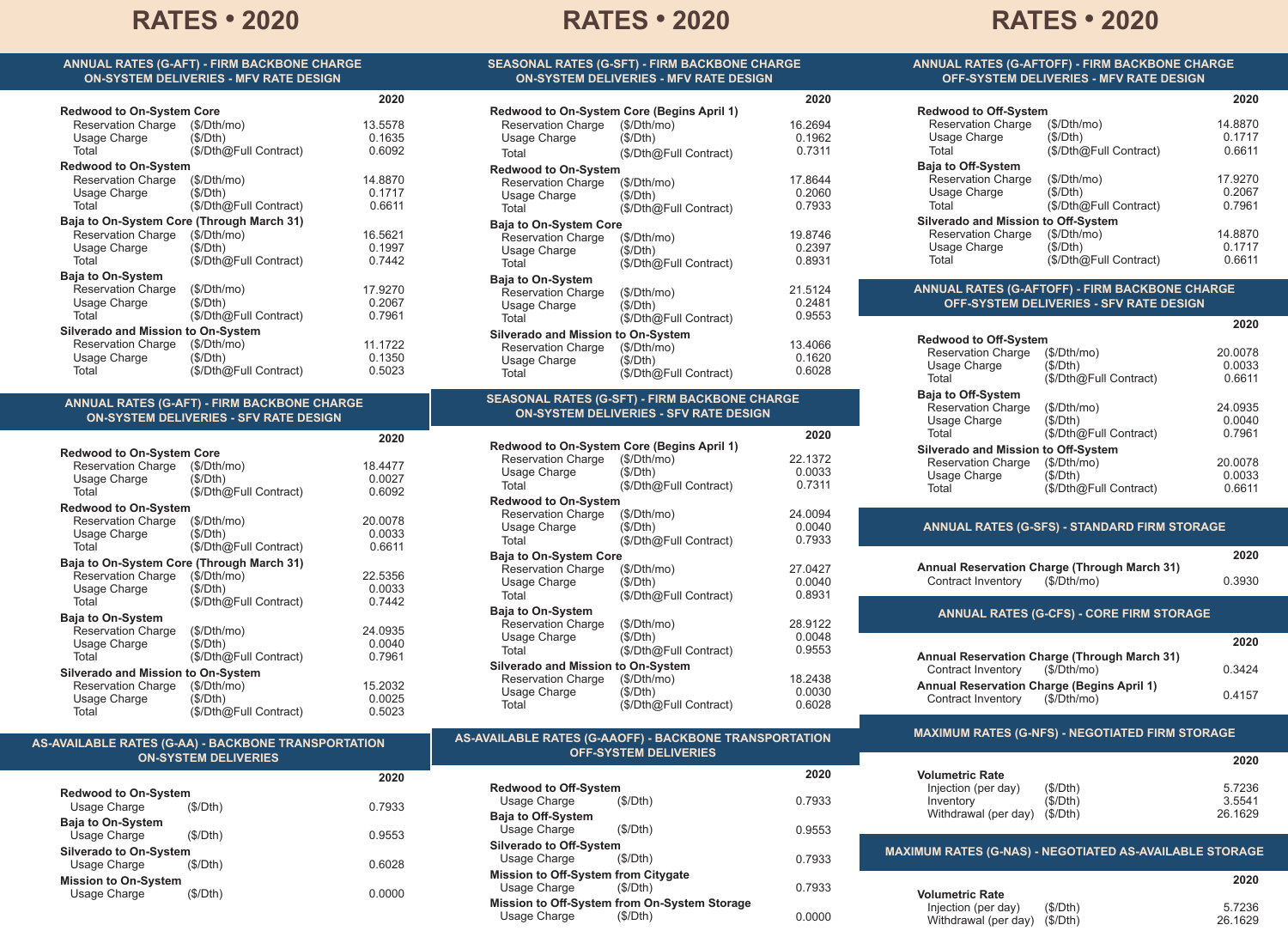# **RATES • 2021 RATES • 2021 RATES • 2021**

**SEASONAL RATES (G-SFT) - FIRM BACKBONE CHARGE ON-SYSTEM DELIVERIES - MFV RATE DESIGN**

**ANNUAL RATES (G-AFTOFF) - FIRM BACKBONE CHARGE**

| ANNUAL RATES (G-AFT) - FIRM BACKBONE CHARGE   |  |
|-----------------------------------------------|--|
| <b>ON-SYSTEM DELIVERIES - MFV RATE DESIGN</b> |  |

|                                    |                        | 2021    |
|------------------------------------|------------------------|---------|
| <b>Redwood to On-System Core</b>   |                        |         |
| <b>Reservation Charge</b>          | (\$/Dth/mo)            | 15.0130 |
| Usage Charge                       | (S/Dth)                | 0.1939  |
| Total                              | (\$/Dth@Full Contract) | 0.6875  |
| <b>Redwood to On-System</b>        |                        |         |
| <b>Reservation Charge</b>          | (S/Dth/mol)            | 16.3309 |
| Usage Charge                       | (\$/Dth)               | 0.1925  |
| Total                              | (\$/Dth@Full Contract) | 0.7294  |
| <b>Baja to On-System Core</b>      |                        |         |
| <b>Reservation Charge</b>          | (S/Dth/mol)            | n/a     |
| Usage Charge                       | (S/Dth)                | n/a     |
| Total                              | (\$/Dth@Full Contract) | n/a     |
| <b>Baja to On-System</b>           |                        |         |
| <b>Reservation Charge</b>          | (\$/Dth/mol)           | 20.1370 |
| Usage Charge                       | (\$/Dth)               | 0.2374  |
| Total                              | (\$/Dth@Full Contract) | 0.8994  |
| Silverado and Mission to On-System |                        |         |
| Reservation Charge                 | (\$/Dth/mol)           | 12.6452 |
| Usage Charge                       | (\$/Dth)               | 0.1574  |
| Total                              | \$/Dth@Full Contract)  | 0.5731  |

#### **ANNUAL RATES (G-AFT) - FIRM BACKBONE CHARGE ON-SYSTEM DELIVERIES - SFV RATE DESIGN**

|                                    | 2021                                                                         |
|------------------------------------|------------------------------------------------------------------------------|
|                                    |                                                                              |
| Reservation Charge<br>(\$/Dth/mol) | 20.8302                                                                      |
|                                    | 0.0027                                                                       |
| (\$/Dth@Full Contract)             | 0.6875                                                                       |
| <b>Redwood to On-System</b>        |                                                                              |
| (S/Dth/mol)                        | 22.0809                                                                      |
| (\$/Dth)                           | 0.0035                                                                       |
| (\$/Dth@Full Contract)             | 0.7294                                                                       |
|                                    |                                                                              |
| (S/Dth/mol)                        | n/a                                                                          |
| (S/Dth)                            | n/a                                                                          |
| (\$/Dth@Full Contract)             | n/a                                                                          |
|                                    |                                                                              |
| (S/Dth/mol)                        | 27.2272                                                                      |
| (S/Dth)                            | 0.0043                                                                       |
| (\$/Dth@Full Contract)             | 0.8994                                                                       |
| Silverado and Mission to On-System |                                                                              |
| (\$/Dth/mol)                       | 17.3534                                                                      |
| (\$/Dth)                           | 0.0026                                                                       |
| (\$/Dth@Full Contract)             | 0.5731                                                                       |
|                                    | <b>Redwood to On-System Core</b><br>(S/Dth)<br><b>Baja to On-System Core</b> |

#### **SEASONAL RATES (G-SFT) - FIRM BACKBONE CHARGE ON-SYSTEM DELIVERIES - SFV RATE DESIGN Redwood to On-System Core** Reservation Charge (\$/Dth/mo)<br>Usage Charge (\$/Dth) Usage Charge<br>Total  $(S/Dth@Full$  Contract) **Redwood to On-System**<br>Reservation Charge (\$/Dth/mo) Reservation Charge (\$/Dth/r<br>Usage Charge (\$/Dth) Usage Charge<br>Total (\$/Dth@Full Contract) **Baja to On-System Core**<br>Reservation Charge (\$/Dth/mo) Reservation Charge (\$/Dth/no<br>Usage Charge (\$/Dth) Usage Charge<br>Total  $(S/Dth@Full Contract)$ **Baja to On-System** 24.9963 0.0032 0.8250 26.4971 0.0042 0.8753 31.1770 0.0040 1.0290 **2021 Redwood to On-System Core**<br>Reservation Charge (\$/Dth/mo) Reservation Charge (\$/Dth/n<br>Usage Charge (\$/Dth) Usage Charge Total (\$/Dth@Full Contract) **Redwood to On-System**<br>Reservation Charge (\$/Dth/mo) Reservation Charge (\$/Dth/no<br>Usage Charge (\$/Dth) Usage Charge<br>Total (\$/Dth@Full Contract) **Baja to On-System Core**<br>Reservation Charge (\$/Dth/mo) Reservation Charge (\$/Dth/r<br>Usage Charge (\$/Dth) Usage Charge<br>Total  $(S/Dth@Full$  Contract) **Baja to On-System** Reservation Charge (\$/Dth/mo)<br>Usage Charge (\$/Dth) Usage Charge<br>Total (\$/Dth@Full Contract) **Silverado and Mission to On-System**<br>Reservation Charge (\$/Dth/mo) Reservation Charge (\$/Dth/r<br>Usage Charge (\$/Dth) Usage Charge<br>Total (\$/Dth@Full Contract) 18.0156 0.2327 0.8250 19.5971 0.2310 0.8753 22.4702 0.2903 1.0290 24.1644 0.2848 1.0793 15.1742 0.1889 0.6878

| <b>Reservation Charge</b>                 | (\$/Dth/mol)           | 32.6726 |
|-------------------------------------------|------------------------|---------|
| Usage Charge                              | (\$/Dth)               | 0.0051  |
| Total                                     | (\$/Dth@Full Contract) | 1.0793  |
| <b>Silverado and Mission to On-System</b> |                        |         |
| <b>Reservation Charge</b>                 | (\$/Dth/mol)           | 20.8241 |
| Usage Charge                              | (S/Dth)                | 0.0031  |
| Total                                     | (\$/Dth@Full Contract) | 0.6878  |

## **OFF-SYSTEM DELIVERIES - MFV RATE DESIGN Redwood to Off-System**

| <b>Reservation Charge</b>           | (\$/Dth/mol)           | 16.3309 |
|-------------------------------------|------------------------|---------|
| Usage Charge                        | (\$/Dth)               | 0.1925  |
| Total                               | (\$/Dth@Full Contract) | 0.7294  |
| <b>Baja to Off-System</b>           |                        |         |
| <b>Reservation Charge</b>           | (\$/Dth/mol)           | 20.1370 |
| Usage Charge                        | (\$/Dth)               | 0.2374  |
| Total                               | (\$/Dth@Full Contract) | 0.8994  |
| Silverado and Mission to Off-System |                        |         |
| <b>Reservation Charge</b>           | (\$/Dth/mol)           | 16.3309 |
| Usage Charge                        | (\$/Dth)               | 0.1925  |
| Total                               | (\$/Dth@Full Contract) | 0.7294  |
|                                     |                        |         |

#### **ANNUAL RATES (G-AFTOFF) - FIRM BACKBONE CHARGE OFF-SYSTEM DELIVERIES - SFV RATE DESIGN**

|                                     |                        | 2021    |
|-------------------------------------|------------------------|---------|
| <b>Redwood to Off-System</b>        |                        |         |
| <b>Reservation Charge</b>           | (\$/Dth/mol)           | 22.0809 |
| Usage Charge                        | (\$/Dth)               | 0.0035  |
| Total                               | (\$/Dth@Full Contract) | 0.7294  |
| <b>Baja to Off-System</b>           |                        |         |
| <b>Reservation Charge</b>           | (S/Dth/mol)            | 27.2272 |
| Usage Charge                        | (\$/Dth)               | 0.0043  |
| Total                               | (\$/Dth@Full Contract) | 0.8994  |
| Silverado and Mission to Off-System |                        |         |
| <b>Reservation Charge</b>           | (\$/Dth/mol)           | 22.0809 |
| Usage Charge                        | (\$/Dth)               | 0.0035  |
| Total                               | (\$/Dth@Full Contract) | 0.7294  |

### **ANNUAL RATES (G-SFS) - STANDARD FIRM STORAGE**

| <b>Annual Reservation Charge</b>                | 2021 |
|-------------------------------------------------|------|
| Contract Inventory (\$/Dth/mo)                  | n/a  |
| <b>ANNUAL RATES (G-CFS) - CORE FIRM STORAGE</b> |      |

|                                              | 2021   |
|----------------------------------------------|--------|
| Annual Reservation Charge (Through March 31) |        |
| Contract Inventory (\$/Dth/mo)               | 0.4306 |
| Annual Reservation Charge (Begins April 1)   |        |
| (\$/Dth/mo)<br>Contract Inventory            | 0.4318 |

**MAXIMUM RATES (G-NFS) - NEGOTIATED FIRM STORAGE**

E 7026

**2021**

**2021**

**Volumetric Rate**

**2021**

0.0000

 $Ini$ <sup>10</sup>

| AS-AVAILABLE RATES (G-AA) - BACKBONE TRANSPORTATION |                             |  |
|-----------------------------------------------------|-----------------------------|--|
|                                                     | <b>ON-SYSTEM DELIVERIES</b> |  |

|                                               |          | 2021   |
|-----------------------------------------------|----------|--------|
| <b>Redwood to On-System</b><br>Usage Charge   | (S/Dth)  | 0.8753 |
| <b>Baja to On-System</b><br>Usage Charge      | (S/Dth)  | 1.0793 |
| <b>Silverado to On-System</b><br>Usage Charge | (S/Dth)  | 0.6878 |
| <b>Mission to On-System</b><br>Usage Charge   | (\$/Dth) | 0 0000 |

| <b>AS-AVAILABLE RATES (G-AAOFF) - BACKBONE TRANSPORTATION</b> |
|---------------------------------------------------------------|
| <b>OFF-SYSTEM DELIVERIES</b>                                  |

| 021  |                                            |         | 2021   |  |
|------|--------------------------------------------|---------|--------|--|
|      | <b>Redwood to Off-System</b>               |         |        |  |
| 753  | Usage Charge                               | (S/Dth) | 0.8753 |  |
|      | <b>Baja to Off-System</b>                  |         |        |  |
| 793  | Usage Charge                               | (S/Dth) | 1.0793 |  |
|      | <b>Silverado to Off-System</b>             |         |        |  |
| 878  | Usage Charge                               | (S/Dth) | 0.8753 |  |
|      | <b>Mission to Off-System from Citygate</b> |         |        |  |
| 0.00 | Usage Charge                               | (S/Dth) | 0.8753 |  |

**Mission to Off-System from On-System Storage**

Usage Charge

| n                                                              | ו וויש וט | J.I ZJU |
|----------------------------------------------------------------|-----------|---------|
| Inventory                                                      | (\$/Dth)  | 3.5541  |
| Withdrawal (per day)                                           | (S/Dth)   | 26.1629 |
| <b>MAXIMUM RATES (G-NAS) - NEGOTIATED AS-AVAILABLE STORAGE</b> |           |         |
| <b>Volumetric Rate</b>                                         |           | 2021    |
| Injection (per day)                                            | (S/Dth)   | 5.7236  |
| Withdrawal (per day)                                           | (S/Dth)   | 26.1629 |